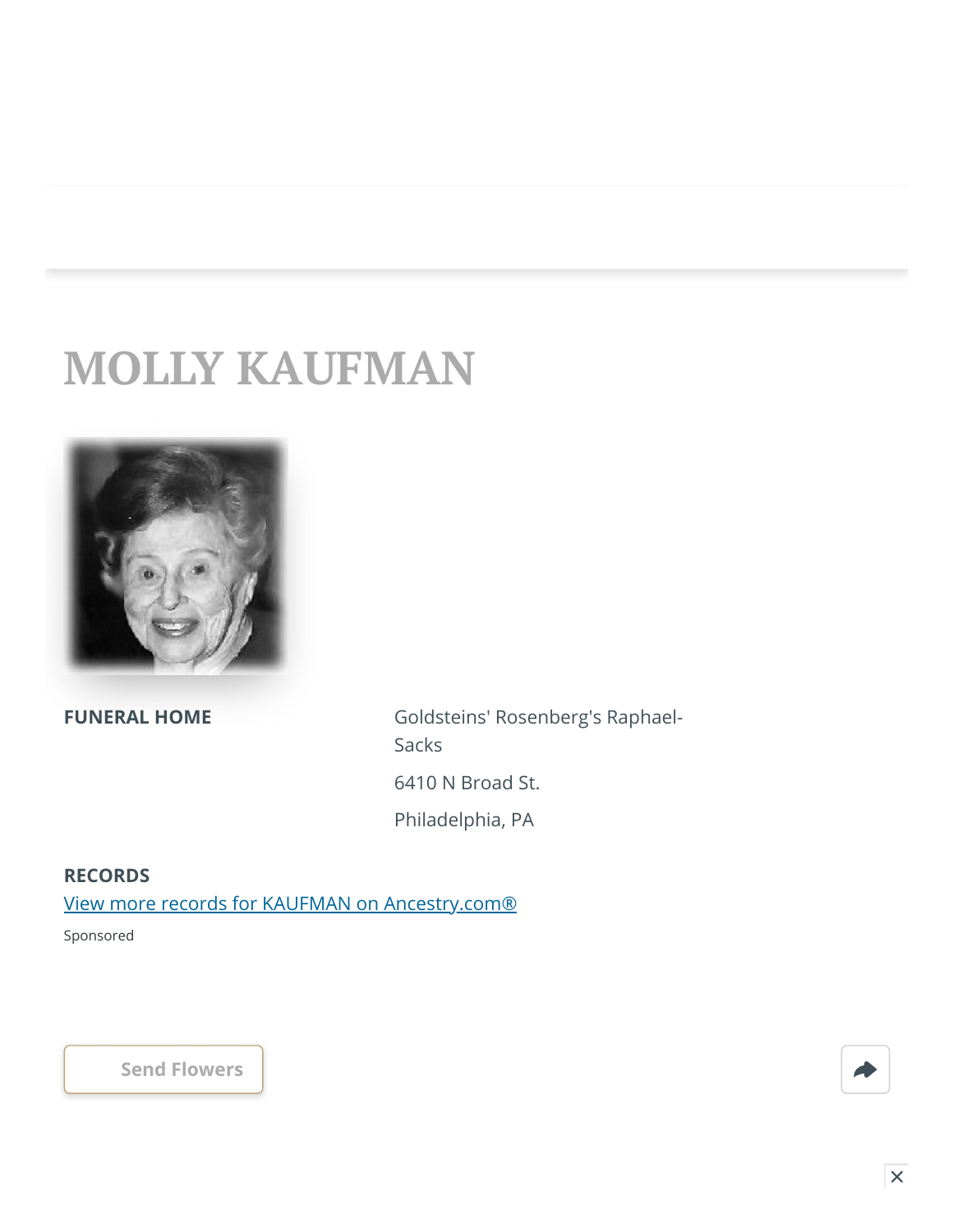**K** AUFMAN **MOLLY (nee Glickstein)**

was a force of nature. Blessed with a wonderful sense of humor, a deep sense of fair play and a desire to help others, she died peacefully in West Palm Beach, Florida on Oct 13, 2019 at age 100, with members of her family around her. Warm and helpful by nature, she could also be a formidable opponent if pushed inappropriately. She was blessed with a special grit and will that helped her overcome essentially all obstacles in her way. She inoculated her children, grandchildren, and great-grandchildren with that same special something we many times called "Glickstein Genes". Molly was a child of the Great Depression in the toughest sense imaginable. Yet she never dwelled on this in discussions about her youth and was never embittered about that reality. Molly was all about making the best out of any situation. She made that talent quite clear to her children and all that knew her over the years. She was blessed with an infectious sense of humor and wit with rapid fire retorts until just a few days before her passing. Molly's kindness to others was legend including her volunteer work with the elderly and infirm and devotion to Deborah Heart Hospital. Her humor and wit was unmatched, keeping those around her entertained until her very last days. Molly was the youngest daughter of 8 siblings (Bennie, Matty, Jack, Joe, David, Kate and Tillie). She lost her parents at a young age and was placed in an orphanage during her formative years. Based on her unique talents and qualities, she rose above that very humble beginning. Molly married Solomon Kaufman, the love of her life, at age 19, and their marriage lasted a mere 72 years until Sol's death in 2010. At Molly and Sol's 70th anniversary, there were so many candles on their anniver-sary cake that during the presentation, a fire extinguisher was required by management to be available during the ceremony. Molly and Sol had 3 children Rochelle Katuran (Harvey), Elaine Nissenbaum (Gerald) and David Kaufman (Laurie) along with 7 grandchildren (Michal, Tara, Kent, Lisa, Lesley, Matthew and Sarah) and 9 great-grandchildren (Connor, Ryan, Jordan, Ainsley, Sarah, Ry, Joe, Lily and Jakob). They embraced each child's and grandchild's spouse as their own and made them feel welcome to the family from the very beginning. Molly insisted her three children be well educated even though she and Sol did not have the opportunity to finish high school. Following Molly's encouragement, all of her children and their children and their  $\frac{1}{x}$